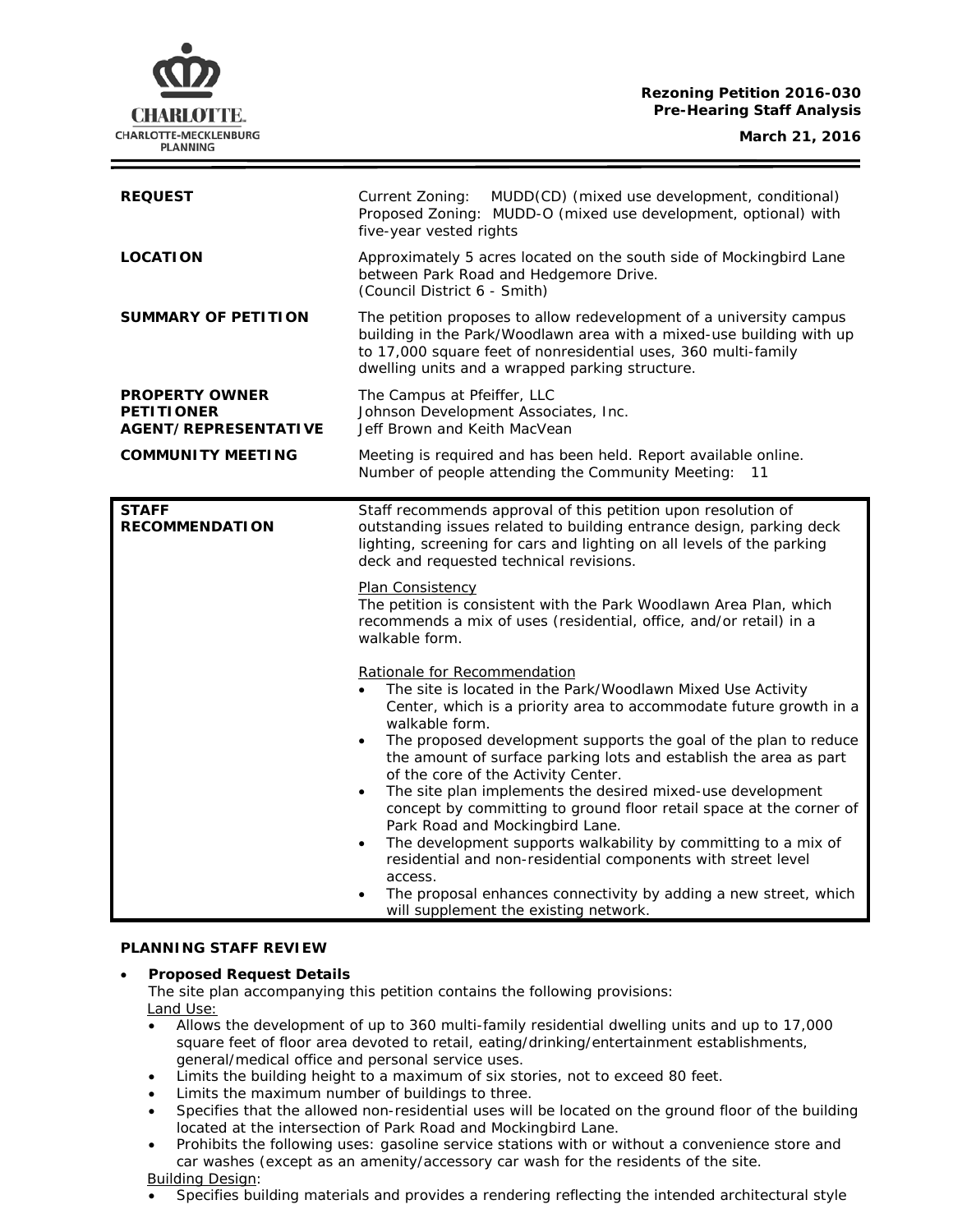of the building.

- Specifies that non-residential uses along Park Road and Mockingbird Lane will have entrances oriented toward the streets.
- Provides numerous building design standards.
- Specifies the petitioner will create a point of interest at the corner of Park Road and Mockingbird Lane in order to stimulate pedestrian activity and interest at this location and will provide at least 2,500 square feet of space designed and constructed for retail activity at the corner of the building.

Transportation/Streetscape:

- Commits to contributing \$25,000 towards a future signal at the intersection of Mockingbird Lane and Park Road prior to the issuance of the first certificate of occupancy. If the signal is fully funded or installed at the time the contribution is required then CDOT may utilize the money to fund other roadway improvements in the Park Road/Woodlawn area.
- Commits that the petitioner will modify the existing median in westbound Mockingbird Lane to create a combined left-thru lane and modify the westbound left-turn lane to a right-turn lane with 225 feet of storage.
- Provides access to the site via an existing drive off Park Road, a new drive off Mockingbird Lane and a new private street with a public access easement along the eastern property line.
- Provides a new private street with a public access easement along the eastern property line with on-street parking, an eight-foot planting strip between the proposed building and a 10-foot sidewalk on the west side and an eight-foot planting strip on the east side of the street with no sidewalk.
- Provides parallel on-street parking along Mockingbird Lane.
- Provides 16-foot setback with a 13-foot planting strip and eight-foot sidewalk along Park Road and a 16-foot setback with an eight-foot planting strip, eight-foot sidewalk and a five-foot transition zone for a total building setback of 21 feet along Mockingbird Lane.
- Provides a CATS bench pad along Park Road. CATS will be responsible for the installation and maintenance of the bench.
- Provides notes limiting construction access and the timing of construction.
- Requests the following optional provisions:
	- Allows wall signs to have up to 200 square feet of sign surface area per wall or 10% of the wall area to which they are attached, whichever is less.
	- Allows one detached ground mounted sign per street front with a maximum height of 12 feet and containing up to 100 square feet of sign area.
	- To not require doorways to be recessed into the face of the building when the width of the sidewalk is at least ten feet.
	- To not require surface/structured parking areas, outdoor dining areas, and loading dock areas to be counted as part of the allowed gross floor area maximum.
	- Allows the use of a "green screen" or other treatments as approved by the Planning Department to meet the screening requirements of the Ordinance for surface parking areas.

## • **Existing Zoning and Land Use**

- The subject site is occupied by a single-story Pfeiffer University office/classroom building. It was rezoned MUDD(CD) (mixed use development, conditional) by petition 2006-083 to allow for a site redevelopment with expanded university facilities, medical office, and residential condominiums, none of which were built.
- Abutting to the south is the three-story Public Storage facility zoned B-D (CD) (distributive business, conditional) and a two-story retail/office building zoned NS (neighborhood services).
- To the north across Mockingbird Lane are two multi-story office buildings (six and ten stories) and extensive surface parking. This site was recently rezoned by Petition 2015-120 for a mixed use development with office, retail and residential uses.
- Adjacent to the east is a vacant parcel zoned MUDD (CD) (mixed used development, conditional). Further east across Hedgemore Drive are small office and multi-family buildings in O-1 (office) and R-17MF (multi-family residential) zoning.
- To the west across Park Road are small office and retail uses zoned O-2 (office) and MUDD-O (mixed use development, optional), and a four-story multi-family development zoned R-43MF (CD) (multi-family residential, conditional).
- See "Rezoning Map" for existing zoning in the area.
- **Rezoning History in Area**
	- Petition 2015-120 for 10.7 acres north of the site, across Mockingbird Lane, rezoned property from O-1 (office) to MUDD-O (mixed use development, optional) with five-year vested rights to allow a mixed use development with office, retail and multi-family uses.
	- Petition 2015-053 for 0.37 acres northwest of the subject site, on the southwest corner of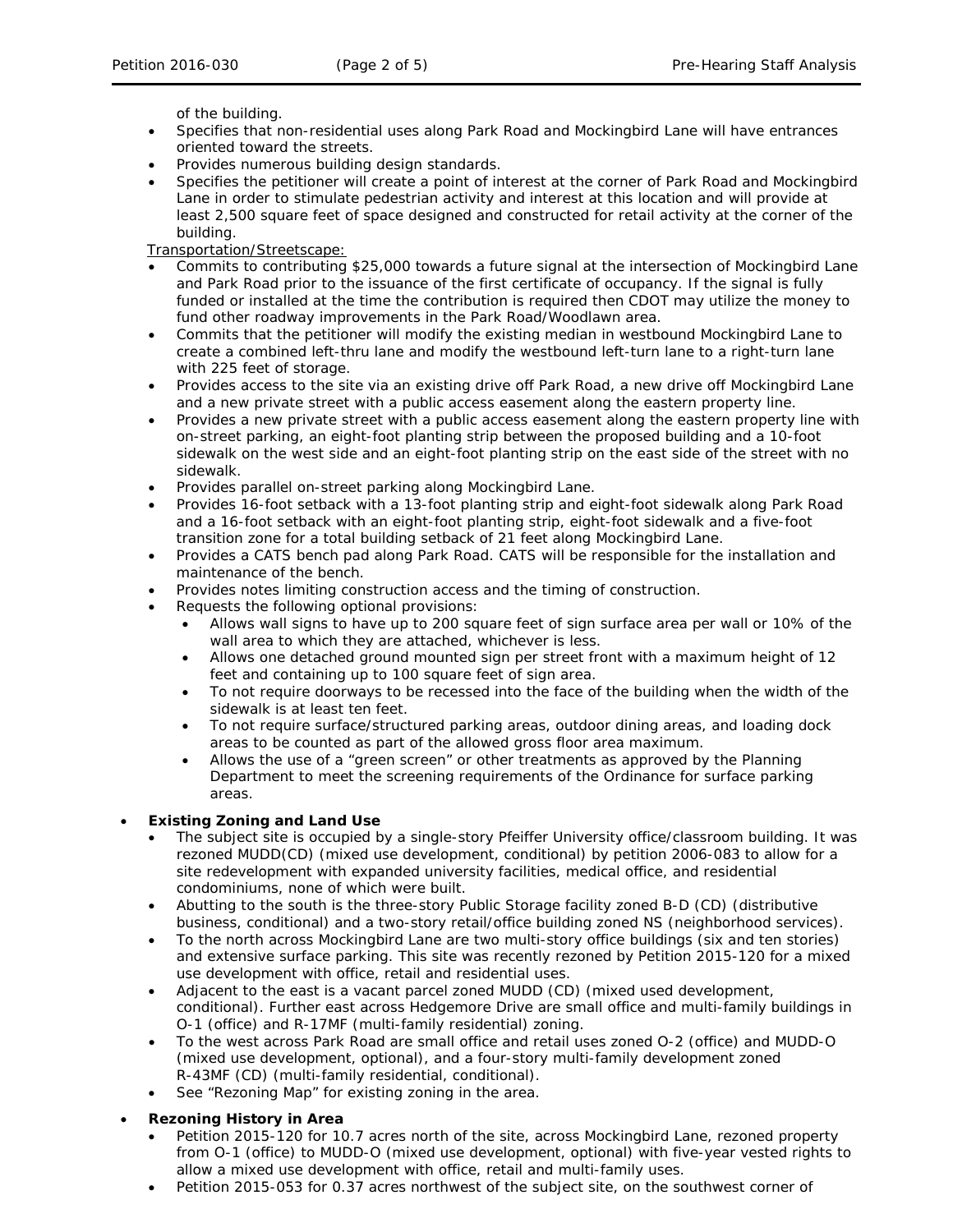Montford Drive and Park Road. Rezoning from O-2 (office) to MUDD (CD) (mixed use development, conditional) for 4,700 square feet of retail uses.

- Petition 2014-116 for 9.07 acres northwest of the subject site, located on the north and south sides of Abbey Place west of Park Road. Rezoning from R-17MF (multi-family residential) to UR-2(CD) (urban residential, conditional) for 265 new multi-family dwelling units.
- Petition 2014-028 for 1.6 acres northeast of the subject site, located on the southeast corner of Abbey Place and Hedgemore Drive. Rezoning from O-1 (office) to MUDD (CD) (mixed use development, conditional) for 150 multi-family dwelling units.
- Petition 2012-095 for 0.35 acres west of the subject site, located on the northwest corner of Mockingbird Lane and Park Road. Rezoning from O-2 office to MUDD-O (mixed use development district, optional) for 9,052 square feet of retail uses.

## • **Public Plans and Policies**

- *The Park Woodlawn Area Plan (2013)* recommends the subject property for a mix of uses (residential, office, and/or retail) in a walkable pedestrian form.
- *General Development Policies-Environment:* The petition supports the *General Development Policies-Environment* by redeveloping an existing site in a developed area identified as an Activity Center, thereby minimizing further environmental impacts while accommodating growth.

# • **TRANSPORTATION CONSIDERATIONS**

• This site is located within a Mixed Use Activity Center. Generally CDOT supports greater density in Mixed Use Activity Centers since the mixture of uses yields shorter vehicle trip lengths that are less impactful than accommodating the same uses spread over greater distances. Further, if the design of the development sites can be done with safe, comfortable, and convenient facilities for pedestrians and cyclists, the rate of automobile usage per square foot of development can be reduced.

The Park Woodlawn Activity Center experiences congestion today, mostly concentrated along Park Road at its intersection with Woodlawn Road. Therefore, the primary transportation goals for this site are to a) mitigate impacts of traffic by the development where possible, and b) Improve street connectivity to provide more route choices and improve pedestrian and bicycle access. This rezoning proposal addresses these goals through the following improvements:

- \$25,000 towards a future signal at Park Rd. and Mockingbird Lane
- Modifications to the eastern leg of this same intersection to accommodate turn lanes for the future signal
- Internal streets that will setup connectivity opportunities now and in the future for vehicles and pedestrians
- Installation of 8' sidewalks along Park Rd.
- **Vehicle Trip Generation:**

Existing Use: 800 trips per day (53,000 square foot office) Current Zoning: The existing zoning allows a wide variety of uses and land use intensities; therefore trip generation under the current entitlements cannot be determined. Proposed Zoning: 3,900 trips per day (360 apartments and 17,000 square feet of retail).

**DEPARTMENT COMMENTS** (see full department reports online)

- **Charlotte Area Transit System:** No issues.
- **Charlotte Department of Neighborhood & Business Services:** No issues.
- **Charlotte Fire Department:** No comments received.
- **Charlotte-Mecklenburg Schools:** The development allowed under the existing zoning would generate 22 students, while the development allowed under the proposed zoning will produce 50 students. Therefore, the net change in the number of students generated from existing zoning to proposed zoning is 28 students. The proposed development is projected to increase the school utilization (without mobile classroom units) over the existing conditions as follows:
	- Selwyn Elementary from 170% to 176%
	- Alexander Graham Middle from 112% to 114%
	- Myers Park High from 115% to 116%.
- **Charlotte-Mecklenburg Storm Water Services:** No issues.
- **Charlotte Water:** See Advisory Comments, Note 17
- **Engineering and Property Management:** See Advisory Comments, Note 18.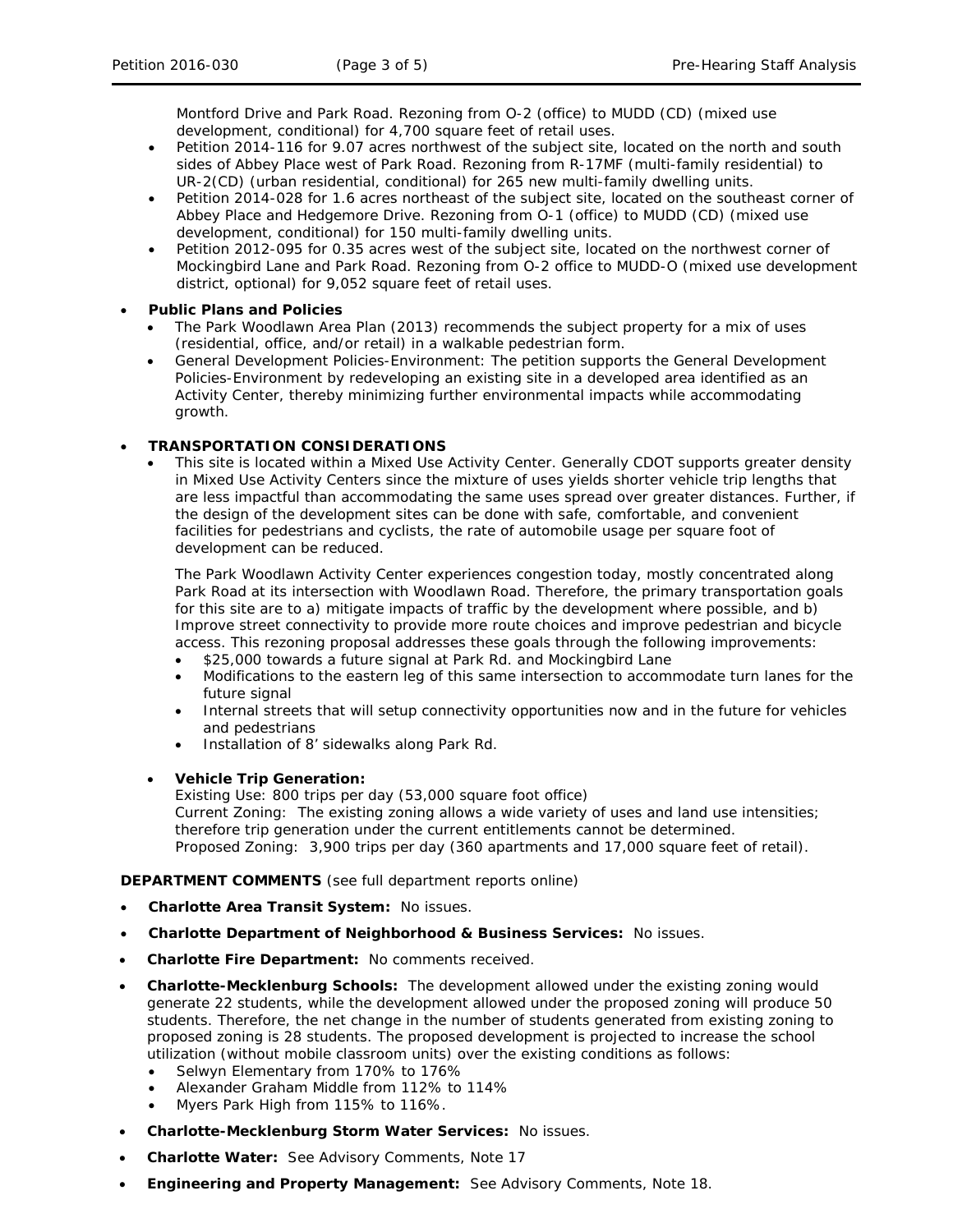- **Mecklenburg County Land Use and Environmental Services Agency:** No comments received.
- **Mecklenburg County Parks and Recreation Department:** No issues.

## **OUTSTANDING ISSUES**

# Site and Building Design

- 1. Ground floor residential units along Mockingbird Lane should be designed to have entrances or provide access from each unit and/or private patio to the public right of way.
- 2. Add a note that cars and deck lighting on all levels of a structured parking facility must be screened from view from the street and adjacent properties.
- 3. Add an optional provision to not require screening between the existing shared parking areas as generally depicted on the schematic site plan.
- 4. Amend the private street planting strip and sidewalk location adjacent to the proposed building so that the planting strip is located at the back of curb with the 10-foot sidewalk behind the planting strip. Street trees may be placed in grates.
- 5. Provide an eight-foot planting strip and eight-foot sidewalk at the southeast corner of the site around the angled parking to the eastern property line to match up with future planting strip and sidewalk on east side of the private street.
- 6. Provide recessed on-street parking on the east side of the private street; indicate an eight-foot planting strip and eight-foot sidewalk to be provided by future development.
- 7. Provide a public access easement for the private street that allows movement along the street and site access from the street to future development.
- 8. Amend Note 1.d to specify the maximum number of principal buildings on the site is one or indicate how three buildings would be provided on the current site plan.

## **REQUESTED TECHNICAL REVISIONS**

Site and Building Design

- 9. Amend Optional Provision Note 2.e by adding "with a width less than required by the Ordinance" after the words allow the use of a "green screen" and add the word "similar" before the word treatments in both sentences.
- 10. Add a note under Streetscape, Buffer, Landscaping Open space and screening to specify the setback along the new private street.
- 11. Revise Note 6(d) to include "and ground level residential units located on Mockingbird Lane."
- 12. Revise Note 6(g) (iii) to be "horizontal variation of a minimum of 8" and vertical variations of a minimum of 24 inches in wall planes;" and (IV) to be "or utilize enclosed balconies."
- 13. Revise Note 6(h): (ii) add "accompanied with a change in material"; strike item (iii) and add "Planning Director or designee" at the end of the note.
- 14. Revise Note 6(l) add "Individual ground floor residential" and "and have direct sidewalk connections to public right of way."
- 15. Amend the labels for the planting strip location on the east side of the private street. **Transportation**

16. Amend note 4.III.d to change the word "planning strip" to "planting strip."

## **ADVISORY COMMENTS**

- 17. Charlotte Water has water system availability via the existing six-inch water mains located along Park Road and Mockingbird Lane and sewer system availability via the existing eight-inch gravity sewer main located along Park Road.
- 18. Development of the site shall comply with the requirements of the City of Charlotte Tree Ordinance

### **Attachments Online at www.rezoning.org**

- Application
- Site Plan
- Locator Map
- Community Meeting Report
- Department Comments
	- Charlotte Area Transit System Review
	- Charlotte Department of Neighborhood & Business Services Review
	- Charlotte-Mecklenburg Schools Review
	- Charlotte-Mecklenburg Storm Water Services Review
	- Charlotte Water Review
	- Engineering and Property Management Review
	- Mecklenburg County Parks and Recreation Review